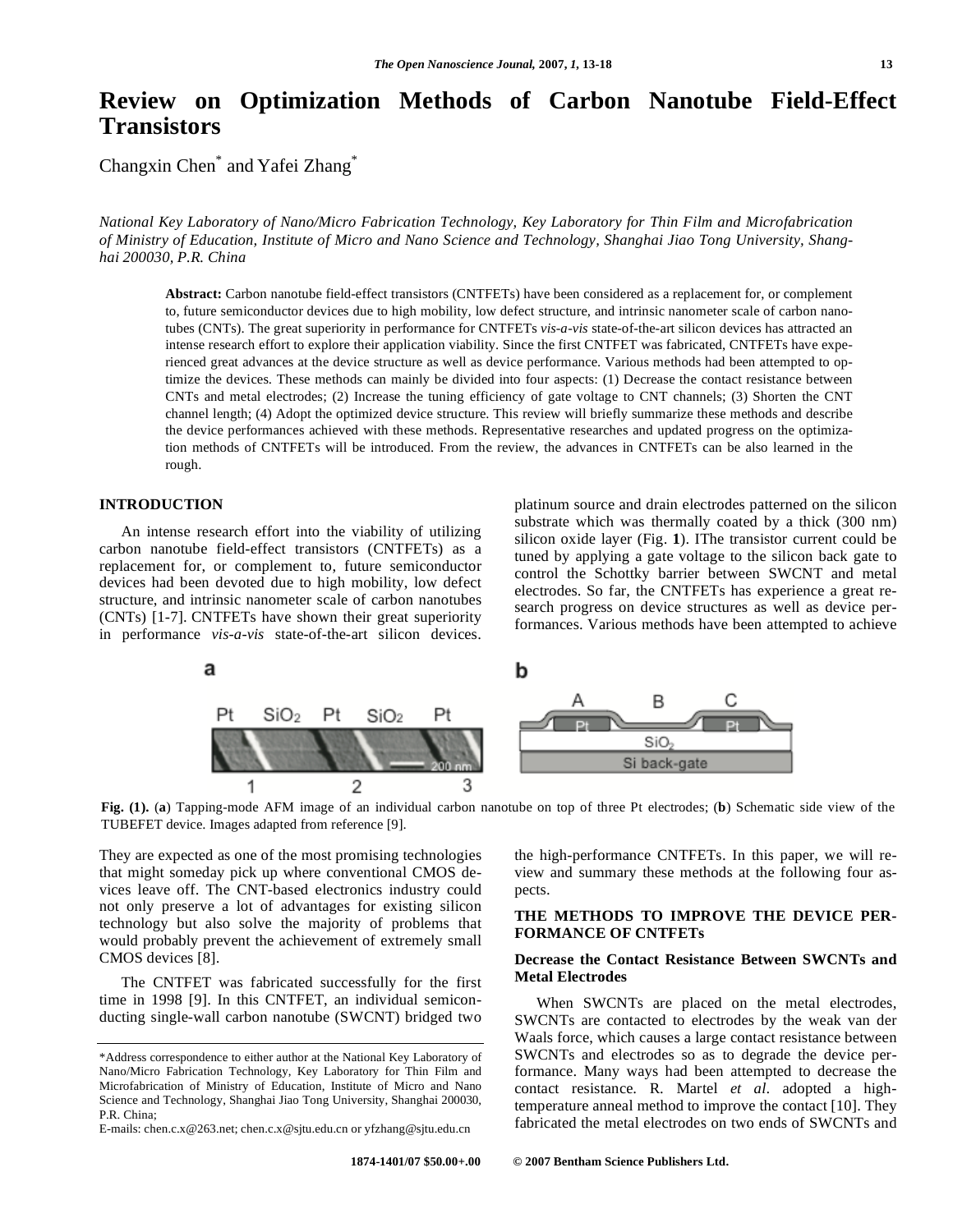then annealed the devices at a high temperature  $(\sim 800^{\circ}C)$ , which makes the SWCNTs and metal electrodes form the compound. With the high temperature treatment, the contact resistance could be decrease to  $\sim 30 K\Omega$ , the device current increased from the nano-ampere level to the micro-ampere level, and the transconductance  $(g_m \sim 0.34 \mu S)$  was enhanced by 200 times. C. W. Zhou *et al*. grew the individual semiconducting SWCNT between source and drain electrodes by CVD method and then fabricated the metal electrodes on SWCNTs [11]. The fabricated CNTFETs exhibited a transconductance of 200 nS and a gain of 3. In addition, the lowresistance contacts can also be obtained by choosing the suitable metal as contact electrodes. Au is found to be able to form the reliable and good contacts with SWCNTs [12] And Pd and semiconducting SWCNTs can form the Ohmic contact, which decreases the contact resistance significantly [13, 14].

 Recently, a breakthrough to improve the contact of SWCNTs and metal electrodes has been acquired by our research group. An ultrasonic nanowelding technique has been developed for bonding SWNTs onto metal electrodes [15-17]. The nanowelding was formed by pressing SWCNTs against the electrodes with a welding head of  $Al_2O_3$  crystal vibrating at ultrasonic frequency, as shown in Fig. (**2**). The welding surfaces with a diameter ranging from tens of to hundreds of micrometers were used in the nanowelding.



**Fig. (2).** Schematics of the ultrasonic nanowelding process. (**a**) before welding; (**b**) after welding. Images adapted from reference [15].

 With this technology, firm and low-resistance contacts were achieved between both metallic and semiconducting SWCNTs and electrodes (Fig. **3a**). The device performances of CNTFETs fabricated with this technology had also been greatly improved (Fig. **3b**). A transconductance as high as 3.6 μS was achieved for the back-gate individual nanotube FETs.

## **Increase the Tuning Efficiency of Gate Voltage to SWCNT Channels**

 Another important method to improve the performace of CNTFETs is increasing the tuning efficiency of gate voltage to SWCNT channels. At present, there are mainly three ways to enhance the gate tuning efficiency.



**Fig. (3).** Electrical performances of individual metallic and semiconducting SWCNTs after the ultrasonic nanowelding. (**a**) Two terminal (2t-) resistances as a function of the ultrasonic power for two metallic nanotube-Ti contacts. Before the ultrasonic nanowelding, the 2t-resistances of sample 1 and 2 were  $49.4M\Omega$  and 55.8M $\Omega$ , respectively; The ultrasonic power of 0 W in the figure represents the ends of the SWNT were pressed against the electrodes by pure clamping force without ultrasonic power applied. Inset: the statistical analysis and distribution fit of the obtained lowest 2t-resistances for 43 samples after nanowelding. (**b**) Output characteristic of the CNTFET with individual semiconducting SWNT as conduction channel. Inset: transfer characteristic curve. Images adapted from reference [15].

### *Use the Top-Gate Structure*

 For previous back-gate CNTFETs, a thick gate insulator (100-150 nm) was used, which generally cause a large threshold voltage. Moreover, the SWCNTs in the back-gate devices were exposed to air and the gate capacitance was diluted by the air with the low dielectric constant, which cause poor tuning efficiency for gate bias. In addition, each CNTFETs on the chip cannot be controlled separately for the back-gate structure. To solve the disadvantages, S. J. Wind *et al*. developed a top-gate CNTFET (Fig. **4**) [18]. At first, they fabricated the source and drain electrodes on two ends of SWCNT. Then, a gate dielectric was deposited from a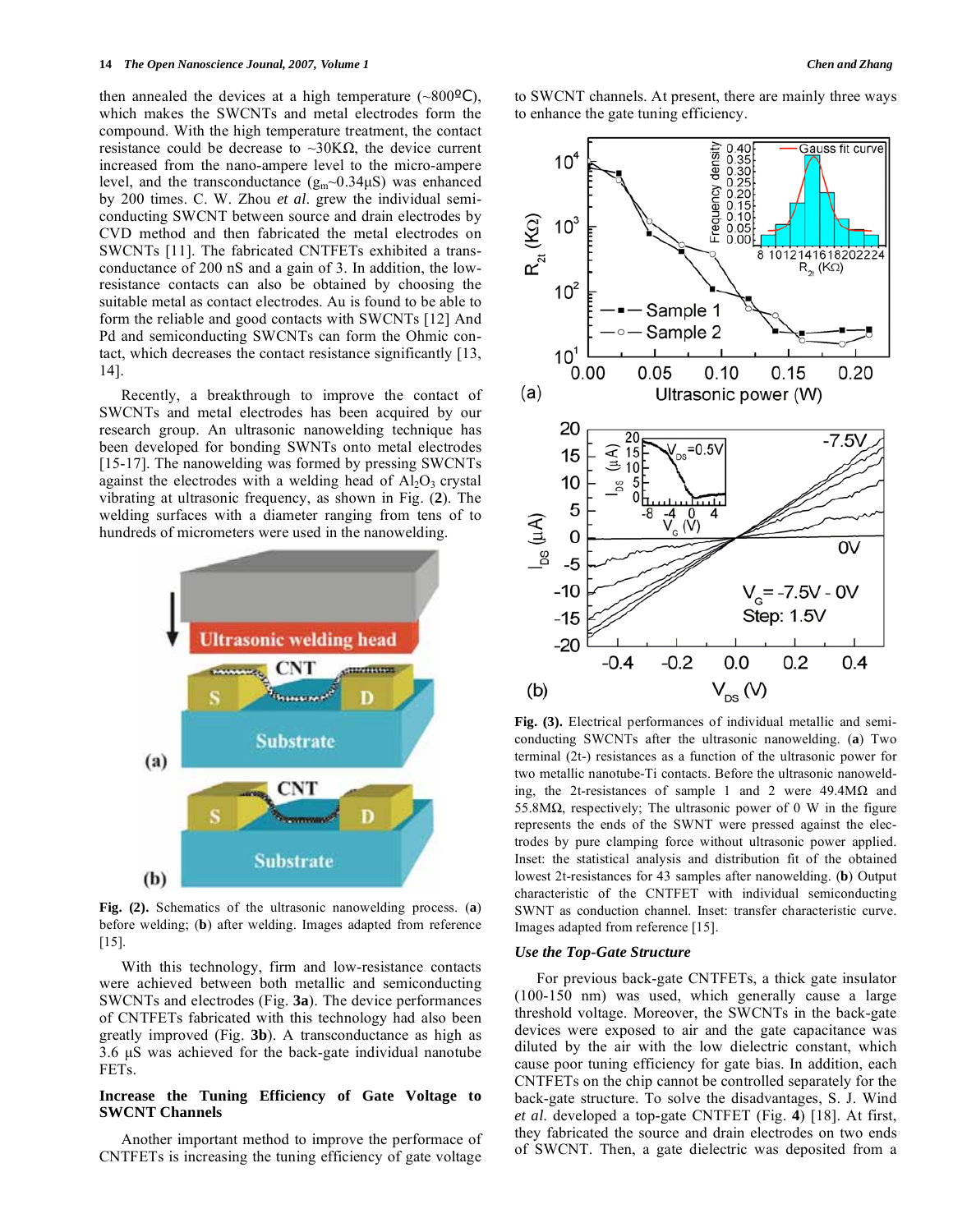mixture of  $SiH<sub>4</sub>$  and  $O<sub>2</sub>$  by CVD method on the SWCNT. Finally, a Ti or Al electrode was overlaid on the SWCNT channel. It was demonstrated that the top-gate structure effectively enhances the tuning effect of gate bias. The threshold voltage of the device (-0.5V) is far lower than that (-12V) of back-gate device, the drive current and transconductance  $(g_m \sim 0.34 \mu S)$  were also increased effectively.



**Fig. (4).** (**a**) Schematic cross section of top gate CNTFET showing the gate and source and drain electrodes. (**b**) Output characteristic of a top gate *p*-type CNFET with a Ti gate and a gate oxide thickness of 15 nm. The gate voltage values range from -0.1 to -1.1 V above the threshold voltage, which is -0.5 V. Inset: Transfer characteristic of the CNTFET for  $V_{ds}$  =-0.6 V. Images adapted from reference [18].

#### *Decrease the Thickness of Gate Insulator*

 Decreasing the distance of gate electrode and SWCNT can also increase the gate capacitance and thereby enhance the tuning effect of gate electrode. Though the principle for this way is relatively simple, the process is not easy to realize. A. Bachtold *et al*. successfully fabricated the CNTFET with a few nanometers-thick gate insulator [19]. They utilized a naturally oxided  $A<sub>1</sub>O<sub>3</sub>$  layer on the Al electrode as the gate insulator, whose thickness is estimated to be a few nanometers. The fabricated CNTFETs exhibited a transconductance of  $0.3\mu S$ , an On-state current of  $\sim 100$  nA, a gain of >10, and a current On/Off ratio of 10<sup>5</sup>. Y. R. Lu et al. had fabricated the top-gate CNTFETs with the ultrathin high *k* dielectrics by depositing the  $HfO<sub>2</sub>$  on DNA-functionalized SWCNTs with atomic layer deposition (ALD) technique (Fig. **5**) [20]. With the DNA functionalization, the high performance nanotube-high *k* FETs free of gate-leakage currents were reliably obtained with  $HfO<sub>2</sub>$  thickness down to 2-3 nm. The fabricated CNTFETs could reliably achieving the subthreshold slope *S*=60 mV/decade at room temperature.

## *Adopt the High-k Gate Insulator*

For the traditional MOSFETs, the gate capacitance  $C_G$ and gate insulator thickness  $t_{ox}$  have a relation of  $C_G \approx 1/t_{ox}$ . Different from the MOSFET, the gate capacitance of the CNTFET can be expressed as  $C_G \approx 2\pi \epsilon \epsilon_0 / \ln(2h/r)$ , where  $\varepsilon$ , *h* and *r* are the dielectric constant, thickness of silicon dioxide, and the radius of the carbon nanotube, respectively. This slowly logarithmic dependence between the  $C_G$  and *h* for the CNTFETs degrades the effect of reducing the gate insulator thickness. Moreover, the too thin gate insulator will cause the unexpected bipolar characteristics. Therefore, ones begin appealing to high-*k* gate dielectric for increasing the gate capacitance.

J. Appenzeller *et al.* used  $HfO_2$  ( $k$ ~11) to displace  $SiO_2$  as the gate insulator to fabricate the back-gate CNTFETs [21]. The 20-nm-thick  $HfO<sub>2</sub>$  layer was deposited on the n-type Si substrate by CVD method under 400ºC. The fabricated CNTFETs exhibit a drive current of 270 μA/μm, a maximum transconductance of 425μS/μm and an inverse subthreshold slope of 140 mV/dec. A. Javey *et al*. utilized 8-nm-thick high- $k$  ZrO<sub>2</sub> ( $k \sim 25$ ) as the gate insulator to fabricate the CNTFETs. In the experiment, an individual SWCNT prepared by CVD method was connected between two 3-μm-



Fig. (5). The CNTFETs fabricated by depositing the HfO<sub>2</sub> on DNA-functionalized SWCNTs with atomic layer deposition (ALD) technique. (a) Schematic of a DNA coated SWNT. (b) Cross-sectional view of HfO<sub>2</sub> ( $\sim$ 3 nm by ALD) conformally deposited on a DNA functionalized nanotube lying on a SiO2 substrate. (**c**) Atomic force microscopy (AFM) image of a high *k* SWNT FET with top-gate (G) underlapping source (S) and drain (D). Images adapted from reference [20].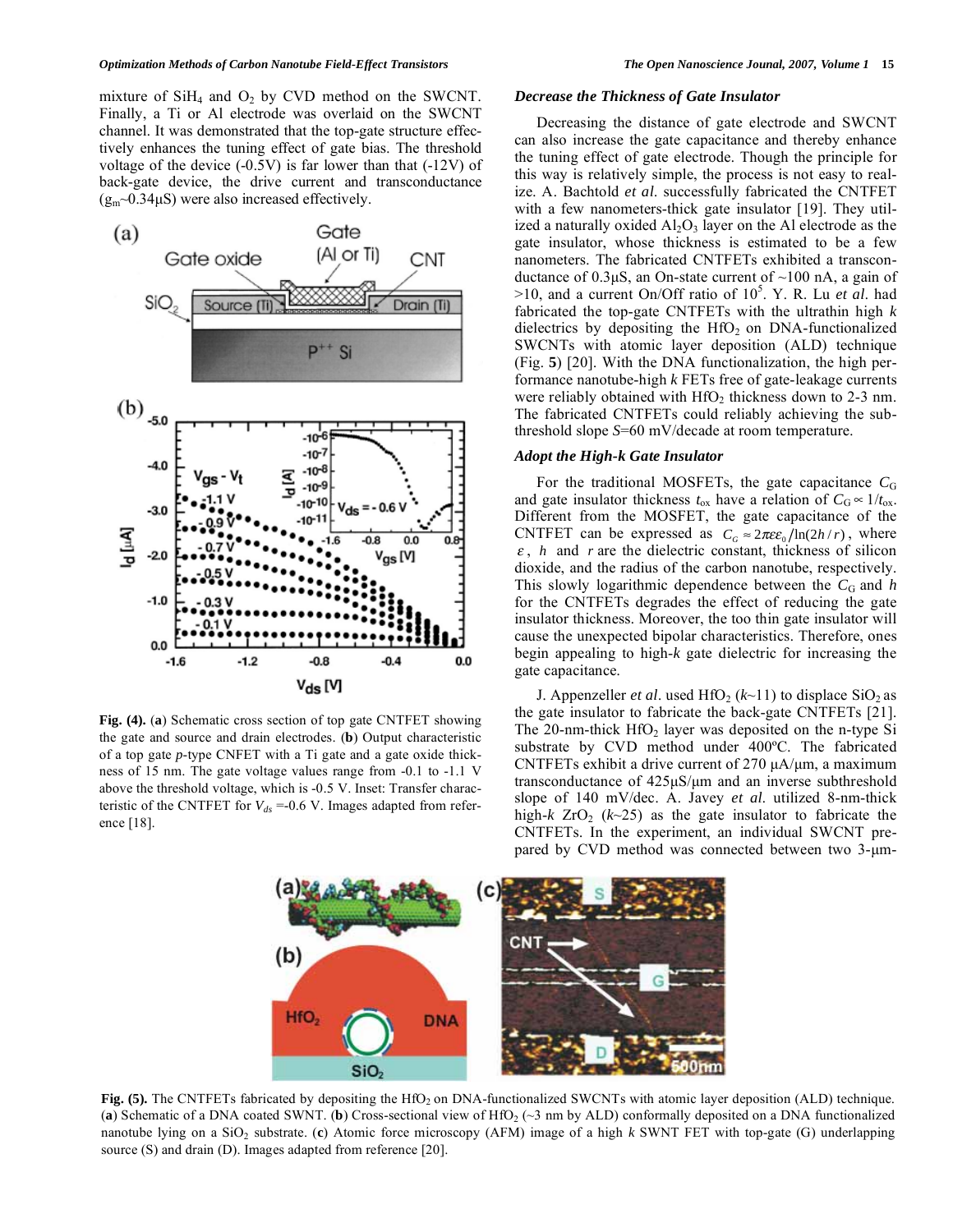gap Mo source and drain electrodes, which were patterned on Si substrate thermally coated by  $500$ -nm-thick  $SiO<sub>2</sub>$  layer. And then the thin  $ZrO<sub>2</sub>$  was deposited on the SWCNT with the atom layer deposition (ALD) technology. Finally, the 2-μm-width Ti/Au top electrode was fabricated on the  $ZrO<sub>2</sub>$ gate insulator. The fabricated CNTFETs exhibited the high device performances: For the p-type CNTFETs, the inverse subthreshold slope of S~70mV/dec was obtained, which approximated the theory limitation  $(-60 \text{ mV})$  of field-effect transistors under room temperature; the transconductrance was 12μS for individual nanotube transistors (3000S/m normalized by double nanotube diameter); The carrier mobility of the devices reached 3000  $\text{cm}^2\text{V}^{-1}\text{s}^{-1}$ , which is more than 8 times of p-type Si bulk mobility  $(450 \text{ cm}^2 \text{V}^{-1} \text{s}^{-1})$ . For n-type CNTFETs, an inverse subthreshold slope of S~90mV/dec was achieved. The gain of the constructed CMOS with this CNTFETs reached 60, which is highest value reported so far.

 On this basis, A. Javey *et al*. integrated the Ohmic contacts and high-*k* gate dielectric technology into the fabrication of CNTFETs to further improve the device performance [22]. In the device, the 8-nm-thick high- $k$  HfO<sub>2</sub> ( $k$  $\sim$ 20) dielectric layer was used as the top-gate insulator which was deposited by ALD technique and Pd metal was adopted to contact the semiconducting SWCNTs. Fig. (**6**) shows the schematic diagram of this CNTFET. In this structure of CNTFETs, the heavily doped Si substrate served as back gate to electrostatically dope the SWCNT. The two ends of doped SWCNT acted as the source and drain electrodes and the SWCNT segment under the top gate served as the conduction channel. The fabricated device exhibited a transconductance of  $g_m \sim 20 \mu S$  (5000S/m normalized by double nanotube diameter), an On-state saturation current of  $I_{ON\text{ sat}}$  ~15 μA  $(\sim$ 3750μA/μm), and an On-state linear conductance of  $G_{ON}$  0.1×4e<sup>2</sup>/h. A rough estimation shows that under the similar gate tuning this  $g_m$  and  $I_{ON}$  sat are 5 times higher than that of Si p- MOSFET and 3 times higher than that of the same structure of CNTFET with Mo as contact metal. An inverse subthreshold slope of S~80mV/dec and a current ratio of  $I_{ON}/I_{MIN} > 10^4$  was achieved by the device. Moreover, the bipolar behavior was also effectively restricted in this CNTFET.

## **Shorten the SWCNT Channel Length**

 Another way to enhance the CNTFET performance is shortening the SWCNT channel length. When the SWCNT channel is long (more than several micrometers), the carriers will be scattered in the transport process, which makes the carrier mobility reduced. [23,24] Previous studies had shown that the free path of carriers for the SWCNT could be up to about 500 nm. Therefore, if CNT channel is decreased to a length shorter than this value, the carriers will conduct a ballistic transport in the SWCNT. Thus, the mobility of the device will be greatly increased and the CNTFET fabricated will be effectively enhanced. For this reason, many short channel CNTFETs had been fabricated and researched. R.V. Seidel *et al*. reported a CNTFET with an 18-nm-length channel [25]. They used HSQ (hydrogensilsesquioxane) as the mask to successfully fabricate the very small channel gap (a few more than ten nanometers). Under a drain bias of 0.4 V, the fabricated CNTFET exhibited an On-state current of > 15 μA, a transconductance of 6.75μS and a current ratio of  $>10^6$ .



**Fig. (6).** The CNTFET fabricated by integrating the Ohmic contact and high-*k* gate insulator. (**a**) Schematic device drawings for a nanotube contacted by metal Pd. (b) Nanotube FET with  $HfO<sub>2</sub>$  fabricated by atomic layer deposition (ALD) as top gate insulator. (**c**) Scanning electron microscopy (SEM) image of the device depicted in **b**. Images adapted from reference [22].

 However, it should be noted that the improvement effect of this method is degraded when the length of SWCNT channels is smaller than the free path of carriers, which is because the carriers transport ballistically in the SWCNTs and the device mobility is determined mainly by the contact property for this time. Previous studies [26, 27] had shown that when the channel length is smaller than  $\sim$ 260 nm, the influence of the lateral scaling on the performance of CNTFETs is little.

## **Adopt the Optimized Device Structure**

 The novel device structures are also adopted to enhance the performance of CNTFETs. Y. M. Lin *et al*. [28] designed a double-gate CNTFET. Fig. (**7**) shows the schematic diagram and subthreshold characteristics of this CNTFET. In this CNTFET, the switch and the injected carrier type were controlled by the Al gate and the Si back gate, respectively. For the effect of Si gate was screened by the Al electrode, SWCNT in the B region would be only regulated by the Al gate, which caused an ideal switch behavior. A subthreshold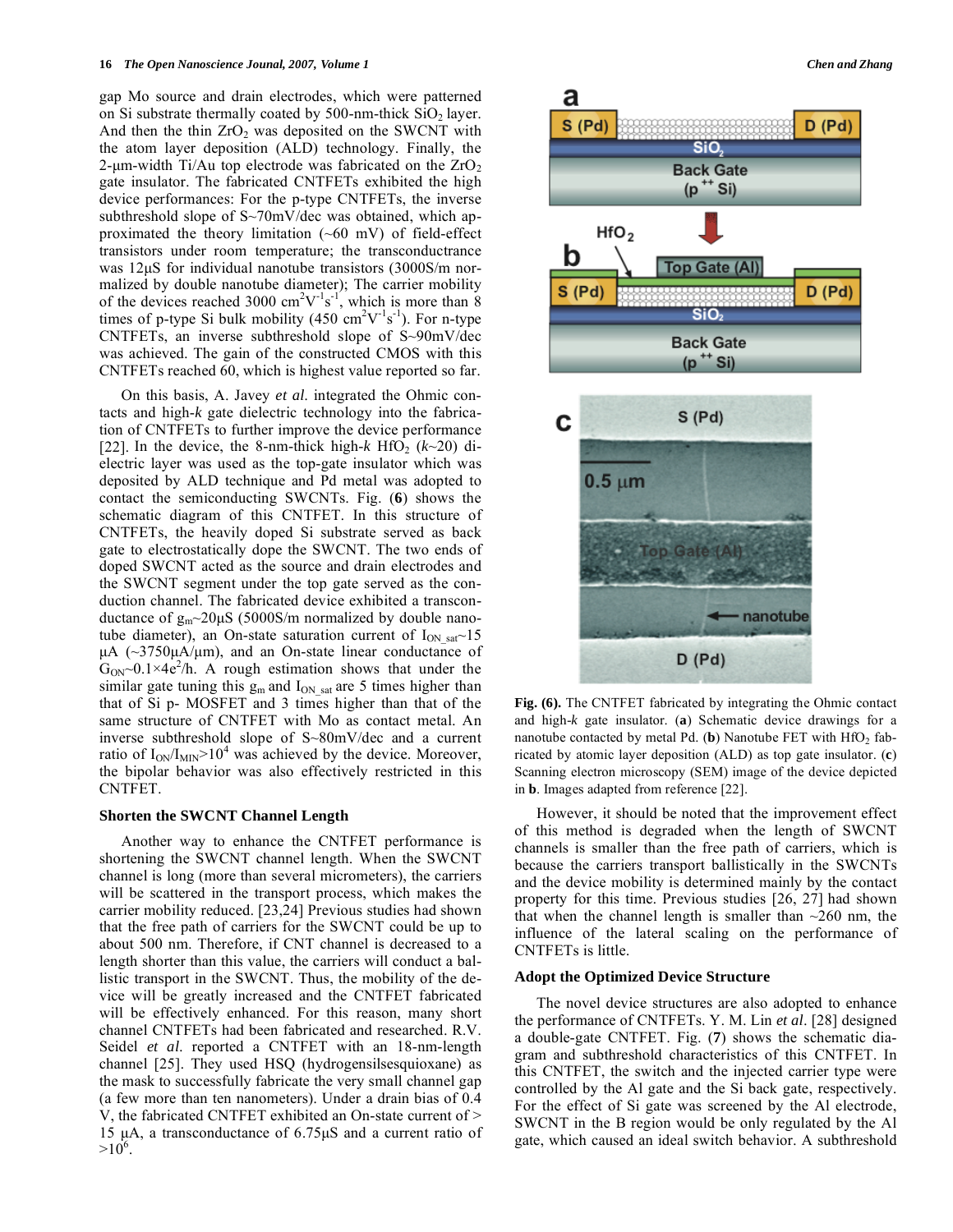

**Fig. (7).** (**a**) Composite of the device layout of a dual-gate CNFET, showing the SEM image of a CNFET with an Al middle gate underneath the nanotube. (**b**) Subthreshold characteristics ( $I_d-V_{gs-Al}$ ) of the dual-gate CNFET measured at constant Si gate voltages  $V_{gs-Si}$  =-2 V ( $\blacktriangledown$ ) and +1.6 V  $\circ$ ), exhibiting clear p- and n-type unipolar behaviors, respectively. Images adapted from reference [28].

slope of  $\sim 63$ mV/dec approximating the theory value and a low OFF current of <100fA can be achieved.

 Recently, a novel multi-channel CNTFET has been developed by our research group, in which an array of parallel SWCNTs were nanowelded onto metal electrodes to act as the channels of CNTFETs (see Fig. **8**) [17]. Due to the welldesigned device structure and the significantly decreased contact resistance by the ultrasonic nanowelding technique, transconductance and carrier mobility reached 50.2 μS and 7160 cm<sup>2</sup> V<sup>-1</sup> s<sup>-1</sup> for p- multi-channel CNTFETs, and  $36.5 \mu$ S and 5311 cm<sup>2</sup>  $V^{-1}$  s<sup>-1</sup> for n- multi-channel CNTFETs, respectively. The comparison of key device parameters for the fabricated multi-channel and single-channel CNTFETs (see Table **1**) shows the superiority of this multi-channel CNTFETs. A high gain of up to 31.2 had been achieved by the complementary inverters constructed with the p- and nmulti-channel CNTFETs. Besides, this multi-channel CNTFET was also demonstrated to hold better reliability and applicability than the single-channel CNTFETs [29, 30].

 Especially, a coaxial surrounding-gate CNTFET (see Fig. **9a**) is predicted to have the excellent device performance, in which the CNT is enwrapped by a thin insulator layer with an equivalent thickness of  $\sim$  1 nm. The device performance is greatly enhanced because of the efficient gate tuning effect for this CNTFET. This coaxial surrounding-gate CNTFET will be hopeful to be used to construct the vertical integrated structure (see Fig. **9b**) [31]. Compared to the state-of-the-art best ballistic double-gate Si-MOSFET, this vertical CNTFET shows the superior device performance (Fig. **9c**), which is enough to meet the requirement of the ITRS roadmap in 2016 for traditional Si-MOSFETs [32].

# **CONCLUSIONS AND PROSPECT**

 The important optimization methods of CNTFETs have been summarized and reviewed in this paper. With these optimization methods, a great research progress for CNTFETs has been gained. Though some difficulties such as the separation of semiconducting and metallic CNTs still need to be broken through before the industrial application of CNTFETs, the experimental and theoretic study results have shown its bright prospect. With the continual downscaling of silicon CMOS transistors, the CNTFETs will take over traditional silicon transistors ultimately when the problems resulting from increasing power dissipation, leakage



**Fig. (8).** (**a**) Low-magnification SEM image of an electrode array with 22 diametrically opposed finger pairs. (**b**) Zoom-in view of a local region at the electrode gap, showing that each finger pair is bridged by one SWCNT. (**c**) SEM images of the SWCNT ends nanowelded onto the metal electrodes. Images adapted from reference [17].